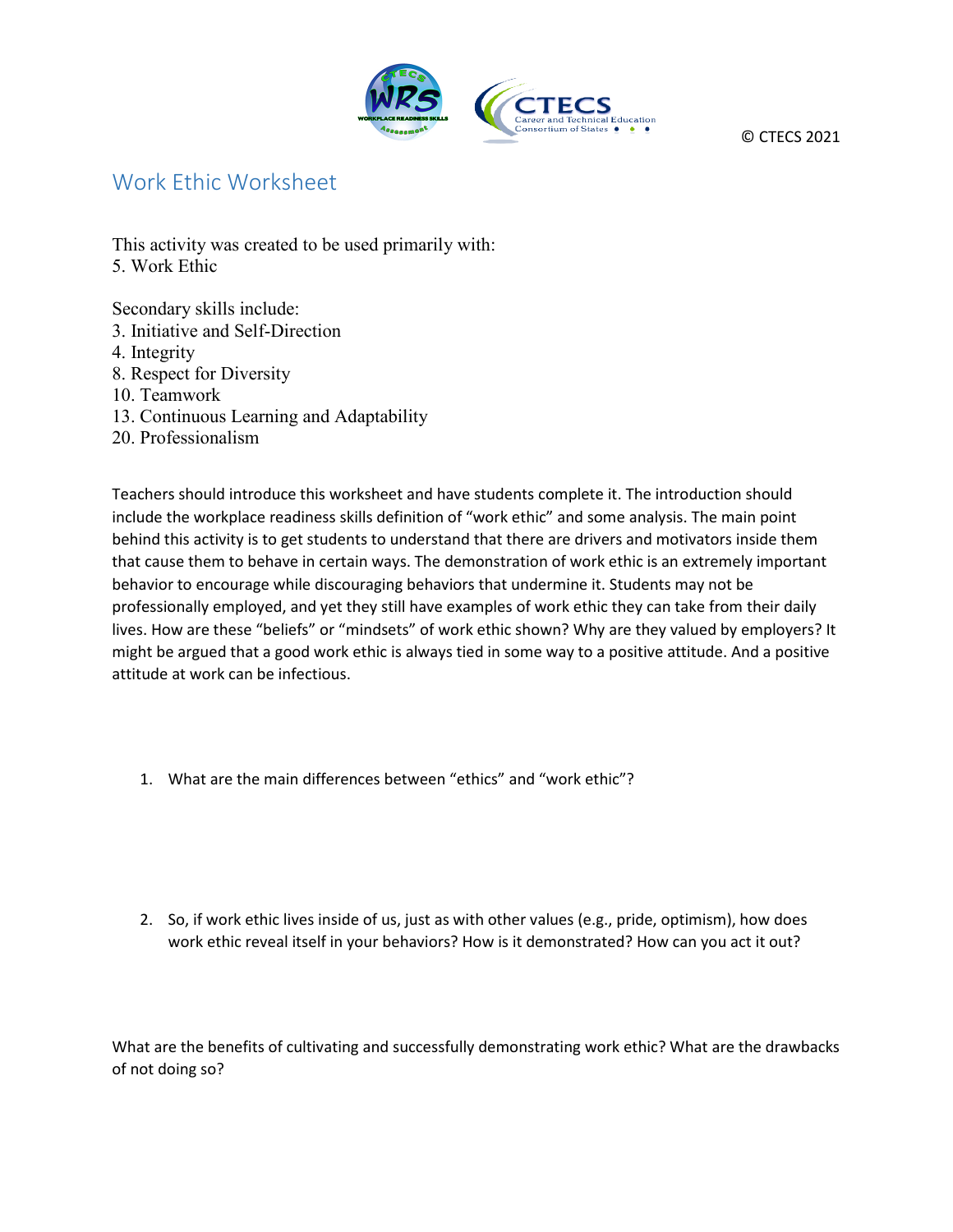

© CTECS 2021

 $\Box$  Diligence (e.g., working with persistence) Example of diligence:

Example of the opposite of diligence:

Why does your employer want you to demonstrate diligence?

Dependability (e.g., being reliable) Example of dependability:

Opposite of dependability:

Why does your employer want you to demonstrate dependability?

 $\Box$  Responsibility and accountability

Example of taking responsibility and being accountable:

Example of the opposite of taking responsibility and being accountable:

Why does your employer want you to take responsibility and be accountable for your decisions and actions? Why should you accept consequences?

How can you develop aspects of work ethic? In what ways can you show a more positive attitude?